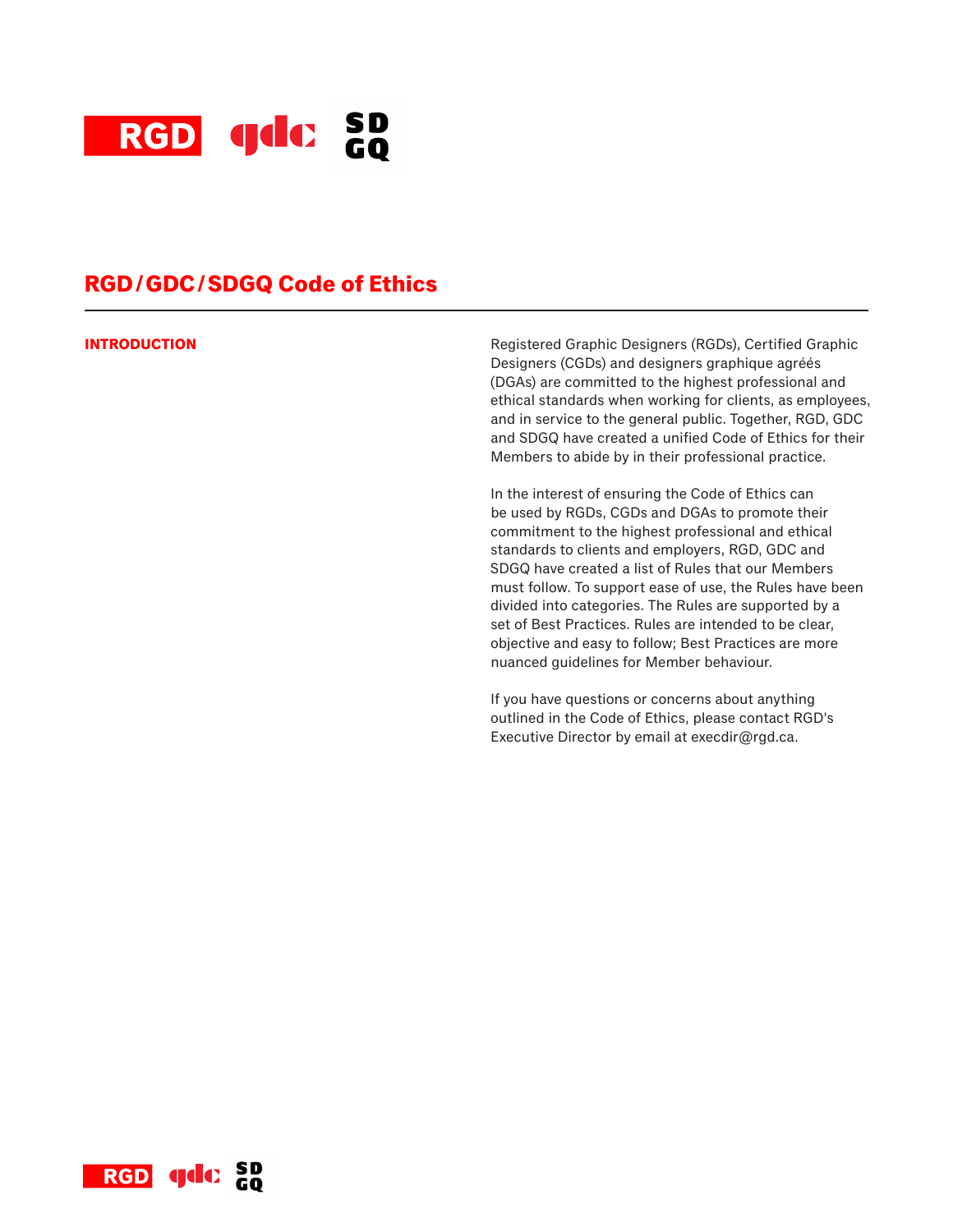## **1 RESPONSIBILITIES TO THE ORGANIZATION**

- 1.1 Rules
	- 1.1.1 As a member of my professional organization (GDC or RGD), I will uphold the Charter, the Constitution, and/or By-laws of my organization and obey all federal, provincial, territorial, and municipal laws relating to the practice of graphic/communication design.
	- 1.1.2 I will not authorize, permit, counsel, aid, abet, or acquiesce in the contravention of any such regulations by any individual.
	- 1.1.3 I will notify my professional Association (GDC or RGD) upon declaring bankruptcy, and on being discharged from bankruptcy under the Bankruptcy and Insolvency Act (Canada), and before making any proposal in bankruptcy for the benefit of my creditors.
	- 1.1.4 I will not authorize, permit, counsel, assist, aid, or abet an individual as holding a professional designation if the requirements for that designation, have not been met.
	- 1.1.5 I will abide by the terms and limitations of my category of Membership as required by my professional organization (GDC or RGD) and pay my membership dues in a timely manner.
	- 1.1.6 Within my full legal ability to do so, I will provide any document, record, or electronic data relating to an investigation or a proceeding in respect of my professional conduct or the professional conduct of another member, as requested by the Grievance or Discipline Committee.
	- 1.1.7 I will not disclose confidential information I have received as a director, officer, committee member, portfolio evaluator, or representative of my professional organization (GDC or RGD) to any third party, unless and except when required to do so by law.
- 1.2 Best Practices
	- 1.2.1 I will promote my Certification wherever possible, including by using my designation after my name on professional and promotional material, displaying my Certificate in my place of practice or instruction, and request that it be included when published by others.

1.2.2 I will review and re-affirm my commitment to this Code of Ethics and Professional Practice annually with the renewal of my Membership.

## **2 RESPONSIBILITIES TO THE PROFESSION & OTHER MEMBERS/DESIGNERS**

- 2.1 Rules
	- 2.1.1 I will engage in the practice of graphic/ communication design in an ethical and lawful manner.
	- 2.1.2 I will not misrepresent the qualifications or capabilities of myself or another member or individual.
	- 2.1.3 I will serve as an expert when asked, and properly retained in a judicial, arbitration, or legal proceeding, if I am qualified and able to do so.
	- 2.1.4 When practising graphic/communication design outside of Canada, I will observe the code of conduct of the graphic/communication design organization in that jurisdiction where it does not conflict with this Code of Ethics.
	- 2.1.5 I am committed to meeting the professional standards of the graphic/communication design industry, and working towards the betterment of the profession across Canada and internationally, as stated in the aims of my professional organization.
	- 2.1.6 I will not unfairly criticize any graphic/communication designers or their work in a way that might damage their professional reputation.
	- 2.1.7 I will not use unethical means to win work away from other graphic/communication designers.
	- 2.1.8 I will not solicit or accept a project from a client where there is reason to believe another designer has been engaged or employed on the same project, unless prior to accepting such work I have received reliable assurance from the client that the other designer has been discharged or that all designers have been fully and accurately informed of the situation.

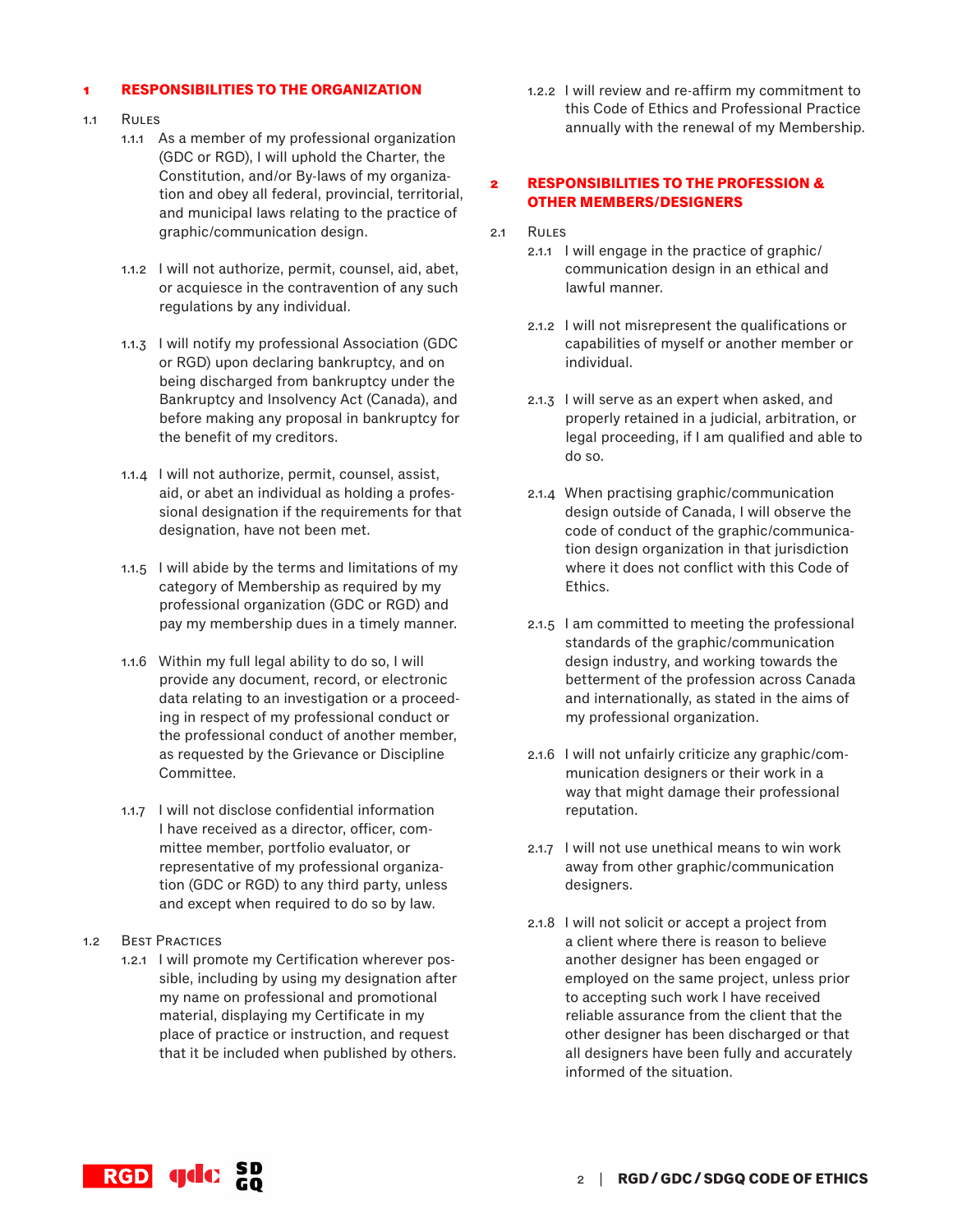- 2.1 Best Practices
	- 2.2.1 If I take on a project on which another designer has already been working, I will take reasonable precautions to ensure that relevant property rights belong to the client.
	- 2.2.2 I will set compensation at a level suitable to my qualifications and my practice.
	- 2.2.3 In the interest of improving standards in the graphic/communication design profession, I will continually strive to update my skills and keep them relevant to today's marketplace.

### **3 RESPONSIBILITIES TO CLIENTS & EMPLOYERS**

- 3.1 Rules
	- 3.1.1 I will act in the best interest of my clients and/or employers, within the limits of this Code of Ethics.
	- 3.1.2 I will meet my financial obligations to employees, sub-contractors, and/or service providers in a timely manner.
	- 3.1.3 I will not work simultaneously on assignments that create a conflict of interest without the agreement of the clients or employers concerned, except where it is the convention of the trade to which the client or employer belongs for designers to work at the same time for various competitors.
	- 3.1.4 I will not prepare, authorize, or distribute any proposals, applications, self-promotion, advertising, or publicity that contain statements designed to mislead others regarding my or my firm's competence, experience, or professional capabilities.
	- 3.1.5 I will not publicly release any information regarding works in progress unless my client or employer has explicitly given consent to do so.
	- 3.1.6 I will not disclose confidential information received by my client or employer, unless authorized or obligated by law to do so. This includes, but is not limited to: business strategies, works in progress, organization structure, and production methods.
	- 3.1.7 I will not withdraw services except for reasonable cause and upon reasonable written

notice, or as outlined in the provisions of a contractual agreement.

- 3.2 Best Practices
	- 3.2.1 I will ensure that all contracts and agreements that I undertake with clients, employees, and suppliers outline what is expected from each party and the compensation to be paid, and include consequences and remedies for situations that may reasonably be expected to arise.
	- 3.2.2 I will discuss the terms of any proposal, including compensation, with those who I seek to sign an agreement, and strive to ensure we both understand all terms and conditions that apply therein.
	- 3.2.3 If I undertake a verbal agreement regarding provision of graphic/communication design services, I will follow up with written confirmation outlining all of the details agreed upon verbally.

# **4 RESPONSIBILITIES TO SOCIETY AND THE ENVIRONMENT**

- 4.1 Rules
	- 4.1.1 I will strive to act in the best interests of my client's audiences, consumers, and society.
	- 4.1.2 While engaged in the practice of graphic/ communication design, I will not knowingly do or fail to do anything that constitutes a deliberate or reckless disregard for the health and safety of the community in which I live and practice.
	- 4.1.3 I will not accept instructions from a client or employer that infringe upon human rights or involve the promotion of hatred, discrimination, or exploitation of any person or group of persons as outlined in the Canadian Human Rights Act and any relevant legislation in my jurisdiction.
	- 4.1.4 I will consider the environmental, economic, social and cultural implications of my work and the goods and services offered by my suppliers, contractors and manufacturers, and endeavour to minimize adverse impacts.
	- 4.1.5 I will educate myself and ensure that my clients are informed about accessibility standards in my jurisdiction and the role that

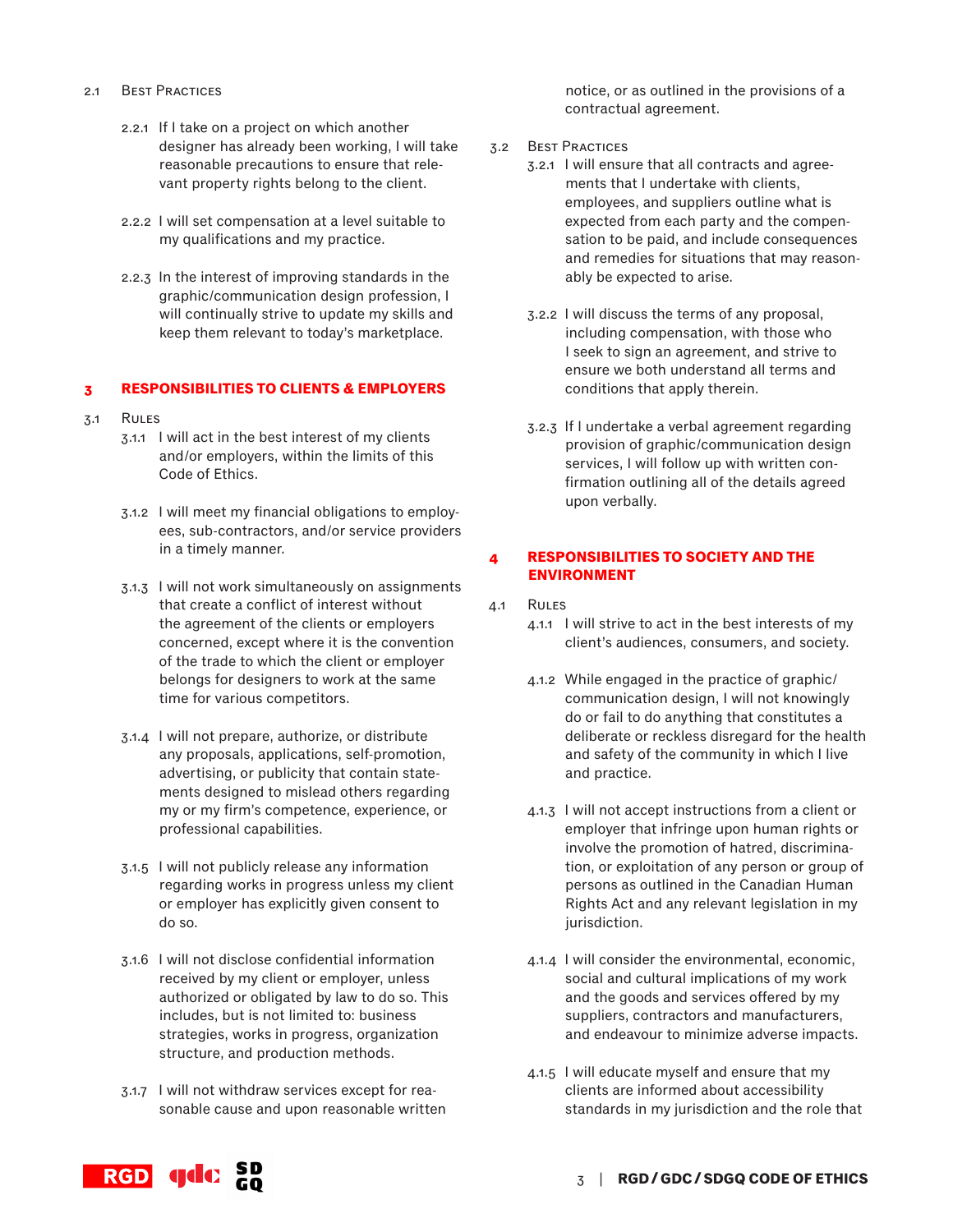design can play in giving people of all abilities opportunities to participate fully in their communities and the world at large.

- 4.2 Best Practices
	- 4.2.1 I will be informed about and specify or recommend goods, services and processes that are the least detrimental to the environment and society.
	- 4.2.2 I will contribute 5% of my time to projects in the public good, projects that serve society, and projects that help improve the human experience.
	- 4.2.3 I will donate my services as a graphic/communication designer to charities and non-profits that do not have the capacity to pay for graphic/communication design services.
	- 4.2.4 I will refrain from donating my services as a graphic/communication designer to charities or non-profits that have the capacity to pay for graphic/communication design services.
	- 4.2.5 I will issue comprehensive invoices, with a 100% discount, on all pro bono projects so that the value of my donation is respected.
	- 4.2.6 When I use any traditional designs, symbols or motifs that belong to a known culture, I will make sure I have a sufficient understanding of the history and culture behind them so I can use them accurately and with respect. Wherever possible I will contact the relevant stakeholders before I use cultural elements.

# **5 RESPONSIBILITIES REGARDING COMPETITION & FEES**

- 5.1 Rules
	- 5.1.1 When consulted, I will encourage procedures that support fair and open competition, based upon professional merit.
	- 5.1.2 I will refrain from engaging in, judging, or promoting competitions that require original creative (speculative work) unless all participants are compensated.
	- 5.1.3 With the exception of work done on a pro bono basis, I will not perform graphic/communication design services without receiving compensation.
- 5.1.4 I will not perform graphic/communication design services on a speculative basis, either alone or in competition with others, for which compensation will only be received if a design is accepted or used.
- 5.1.5 I may engage in a skills test without compensation as part of a job application process if I so choose, provided I understand and agree to the terms of the test in advance and none of the work I perform will be used in a commercial way.
- 5.2 Best Practices
	- 5.2.1 Whenever I become aware that a Canadian company, government department or agency, or non-profit organization is requesting speculative work by graphic/communication designers, I will inform my professional organization and strive to educate that client on the dangers and drawbacks associated with it.
	- 5.2.2 If I am asked to advise on the selection of designers or other consultants, I will not accept payment from the designer or other consultant I recommend.
	- 5.2.3 I will strive to educate others about the dangers and drawbacks associated with spec work.

# **6 RESPONSIBILITIES RELATED TO MY INTELLECTUAL PROPERTY**

- 6.1 Rules
	- 6.1.1 When I have collaborated on work, I will credit all other designers and firms involved and make clear what my responsibilities on the work were.
	- 6.1.2 I will not claim credit for having performed design services on a project on which I did not have personal and/or supervisory involvement.
	- 6.1.3 Where I have performed work for another designer or firm, if I wish to use the work for promotional purposes, I will seek permission, provided that the work is not protected.
- 6.2 Best Practices
	- 6.2.1 I will ensure my clients understand the intellectual property rights accorded to the work that I do on their behalf and my responsibility to uphold those rights under the Rules.

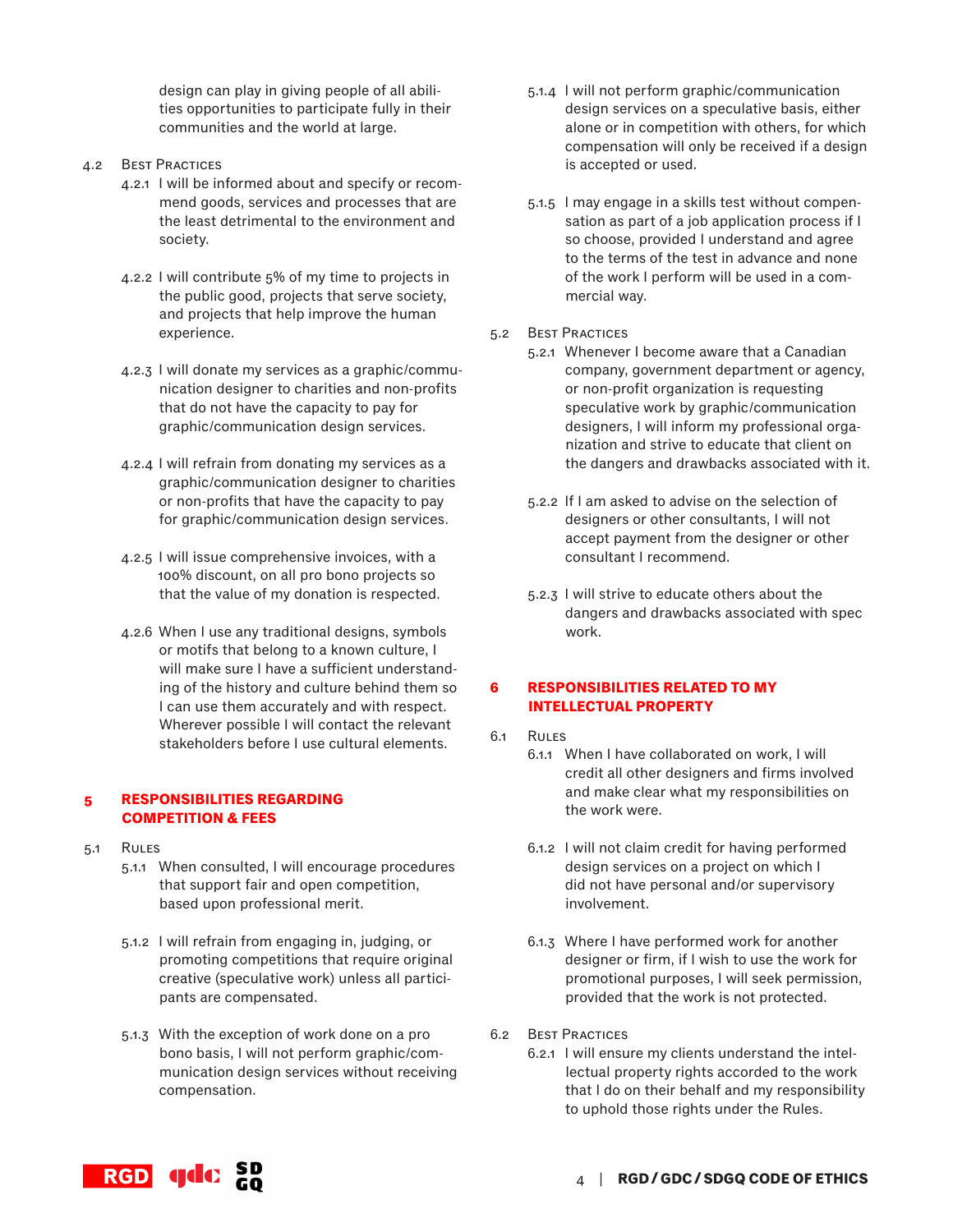- 6.2.2 Where intellectual property rights are to be transferred to the client, I will consider seeking appropriate compensation.
- 6.2.3 I will encourage my clients to publish design credits on work whenever feasible.
- 6.2.4 I will consider exercising my moral rights when my work is used in a way that may damage my reputation.

# **7 RESPONSIBILITIES RELATED TO THE INTELLECTUAL PROPERTY OF OTHERS**

- 7.1 Rules
	- 7.1.1 I will respect the intellectual property rights of all other contributors or collaborators.
	- 7.1.2 I will not copy another designer's work without consent, or claim another designer's work as my own.
	- 7.1.3 I will not provide copyrighted material to my clients without ensuring proper licenses have been obtained.
	- 7.1.4 I will ensure that I have proper licenses for all copyrighted material that I and my employers are using.
	- 7.1.5 When downloading or accessing copyrighted material, I will check license agreements for correct usage.
	- 7.1.6 When using assets that license copyright and attribution under the "Creative Commons" model, I will:
		- Make sure any derivative works I produce using such assets carry the identical license forward or further restrict the rights granted, in order to protect the original creator of the work.
		- Clearly credit those responsible for the assets I have used.
		- Provide links to the personal websites and/or blogs of the creators and modifiers of the assets, back to the original creator, if the information exists.
	- 7.1.7 If, after using assets labeled as "Creative Commons" or purchasing or finding clip art, I discover or are made aware of copyright infringement, I will:
- Come to an agreement with the original creator of the work to ensure adequate compensation is provided to him/her based on the usage.
- Make sure proper credit is given to the original creator of the work. If this is not possible (for example, if the product is already printed), I will try to the best of my ability to issue an erratum on my website or blog advising people of the mistake and crediting the proper source. I will notify any other users of the assets that I know of, and try to put them in touch with the creator of the original work. If the creator of the work is unable or unwilling to license proper licenses, I will stop using the asset immediately.

# **8 RESPONSIBILITIES OF EMPLOYERS**

- 8.1 Rules
	- 8.1.1 I will engage in the management of graphic/ communication design in an ethical and lawful manner.
		- 8.1.2 I will not knowingly do or fail to do anything that constitutes a deliberate or reckless disregard for the health and safety of my employees.
		- 8.1.3 I will ensure I am knowledgeable of and compliant with all pertinent labour laws in my jurisdiction.
		- 8.1.4 I will not direct my employees to perform graphic/communication design services on a speculative basis.
		- 8.1.5 I will strive to create an inclusive, discrimination-free work environment and treat all my employees with respect and dignity.
		- 8.1.6 I will support diversity in the workplace.
		- 8.1.7 I will refrain from asking job applicants to perform a skills test without first ensuring they have agreed to the terms of the test and assuring them that none of the work they create will be used in a commercial way.
- 8.2 Best Practices
	- 8.2.1 I will ensure that I compensate all staff and interns at a level suitable to their qualifications and abilities.